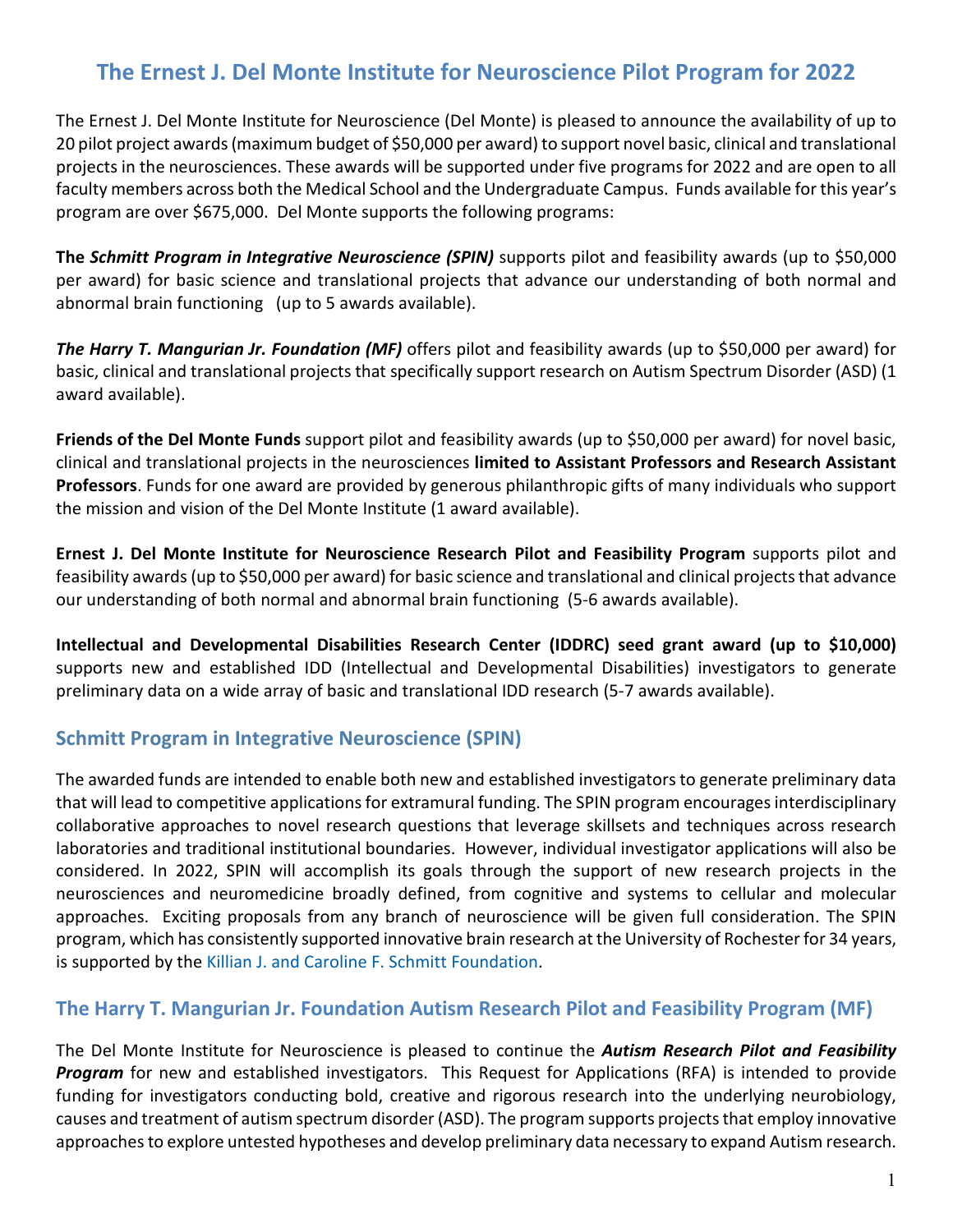The program supports basic, translational, and clinical research for biomedical and behavioral studies. These awards are intended for investigators who are requesting support for small-scale projects or early-stage experiments that will build on preliminary data or a prior track record and lead to competitive applications for funding. This program is very generously supported by The Harry T. Mangurian Jr. Foundation.

Seed funding through the IDDRC is also available to supplement the Autism Pilot and Feasibility Program. IDDRC seed grants promote research related to IDD and help to defray some of the investigator cost burden related to services of the IDDRC cores.

### **Ernest J. Del Monte Institute for Neuroscience Research Pilot and Feasibility Program**

The awarded funds are intended to enable both new and established investigators to generate preliminary data that will lead to competitive applications for extramural funding. This program encourages interdisciplinary collaborative approaches to novel research questions that leverage skillsets and techniques across research laboratories and traditional institutional boundaries. Exciting proposals from any branch of neuroscience will be given full consideration.

#### **Friends of the Del Monte Institute Research Pilot and Feasibility Program**

The awarded funds are intended to enable **only Assistant Professors (both tenure track and research track faculty)** to generate preliminary date that will lead to competitive applications for extramural funding. Exciting proposals from any branch of neuroscience will be given full consideration. Funds to support this program are provided by the generous donations of many friends of the Ernest J. Del Monte Institute for Neuroscience.

## **Intellectual and Developmental Disabilities Research Center (IDDRC)**

The IDDRC provides seed grant funding to eligible researchers to promote research related to IDD and to defray some of the cost burden related to equipment and services of the core. Seed grant funds are available for IDD specific research utilizing IDDRC cores: [Cell and Molecular Imaging](https://www.urmc.rochester.edu/del-monte-neuroscience/intellectual-developmental-disabilities/idd-research-center/cores/cell-and-molecular-imaging.aspx) (CMI) and [Translational Neuroimaging and](https://www.urmc.rochester.edu/del-monte-neuroscience/intellectual-developmental-disabilities-research/idd-research-center/cores/translational-neuroimaging-and-neurophysiology.aspx)  [Neurophysiology](https://www.urmc.rochester.edu/del-monte-neuroscience/intellectual-developmental-disabilities-research/idd-research-center/cores/translational-neuroimaging-and-neurophysiology.aspx) (TNN). The CMI core comprises confocal, multiphoton and super resolution imaging along with image analysis in the support of in vitro and in vivo study of phenomena at the subcellular, cellular, tissue, and whole animal scale. The TNN core provides investigators with access to fully modernized high-quality multimodality human and small animal neuroimaging and neurophysiological recording facilities, such as MRI's or EEGs and MoBI (Mobile Brain Body Imaging) with a primary emphasis on specialized resources to accommodate measurements in difficult-to-test vulnerable pediatric IDD populations. The awarded funds are intended to enable both new and established investigators to generate preliminary data that will lead to competitive applications for extramural funding.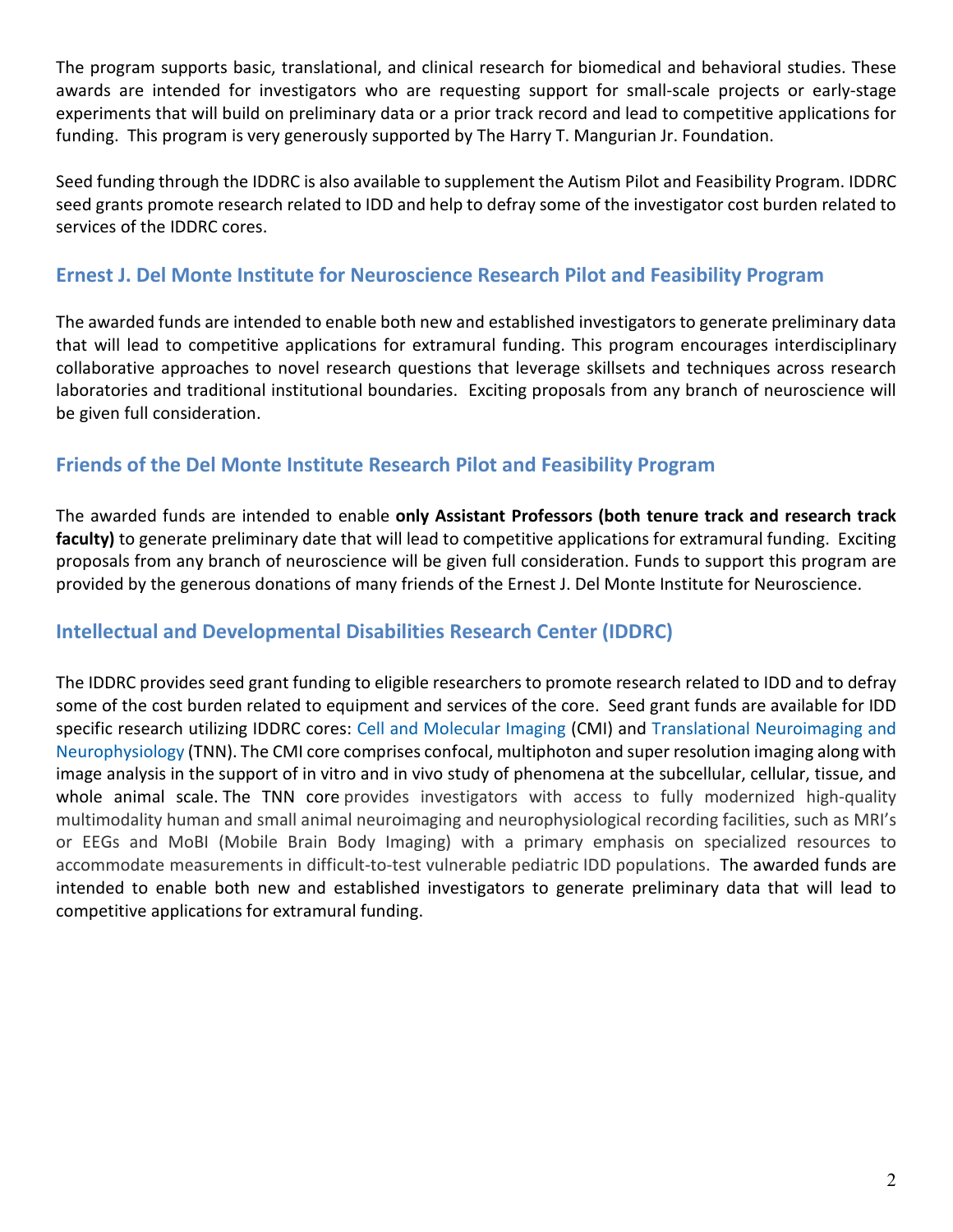# **The Ernest J. Del Monte Institute for Neuroscience Pilot Application Process**

#### **Application Process**

The programs support research in the neurosciences. Applications may request **up to \$50,000** (funds depend on the specific program). Principal investigators must be faculty members (with or without tenure) within the neuroscience community at the University of Rochester. PIs must also be members of the Ernest J. Del Monte Institute for Neuroscience. A short membership application is available on the Del Monte website or b[y](https://www.urmc.rochester.edu/del-monte-neuroscience/about/membership.aspx) **[clicking here](https://www.urmc.rochester.edu/del-monte-neuroscience/about/membership.aspx)**.

Applications will be submitted online [\(www.DMINPilot.urmc.edu](http://www.dminpilot.urmc.edu/) ) with a short informational online page and **a single pdf application file**.

A) The online component includes:

- Title, submitting PI information, co-PI information
- List of major collaborators (past 3 years)
- Technical abstract (300 words): This will be used to assign reviewers, and should include overall goal, specific aims, and techniques used.
- Lay abstract (300 words): this will be used to convey information to the public, and should be easily understandable to the non-scientist. This will be public, and so should not contain proprietary information.

B) The written application is modeled after a short NIH research proposal (e.g. R03, R21), and should include:

- **Cover letter** with title, investigators, and description that indicates how the SPIN, MF, Del Monte, or Del Monte Friends mechanism would extend research objectives that will lead to a competitive extramural grant application [one page limit]. You may indicate more than one choice if relevant.
- **Select** which program you are applying for: SPIN, Mangurian Foundation, Del Monte, or Del Monte Friends.
- **Research description** (limited to *6 pages*) including Specific Aims, Background and Significance, Preliminary Studies, Research Design and Methods.
- **Supporting materials** (Human Subjects, Vertebrate Animals, and Literature Cited) can follow on additional pages.
- **Budget** (detailed, *not* modular) with justification (faculty salary support is specifically excluded)
- **Bio-sketches** of all Co-Investigators and key personnel.
- **Other Support**
- **Resources and Environment**

Review criteria will include but are not limited to:

- The *likelihood of a subsequently successful application for extramural support* (e.g. new NIH RO1).
- The *significance* and *innovation* of the proposed project.
- The *relevance* of the project to the strategic plan of the Del Monte Institute for Neuroscience.
- Where relevant, the *interdisciplinary/collaborative* character of the project (across faculty and laboratories).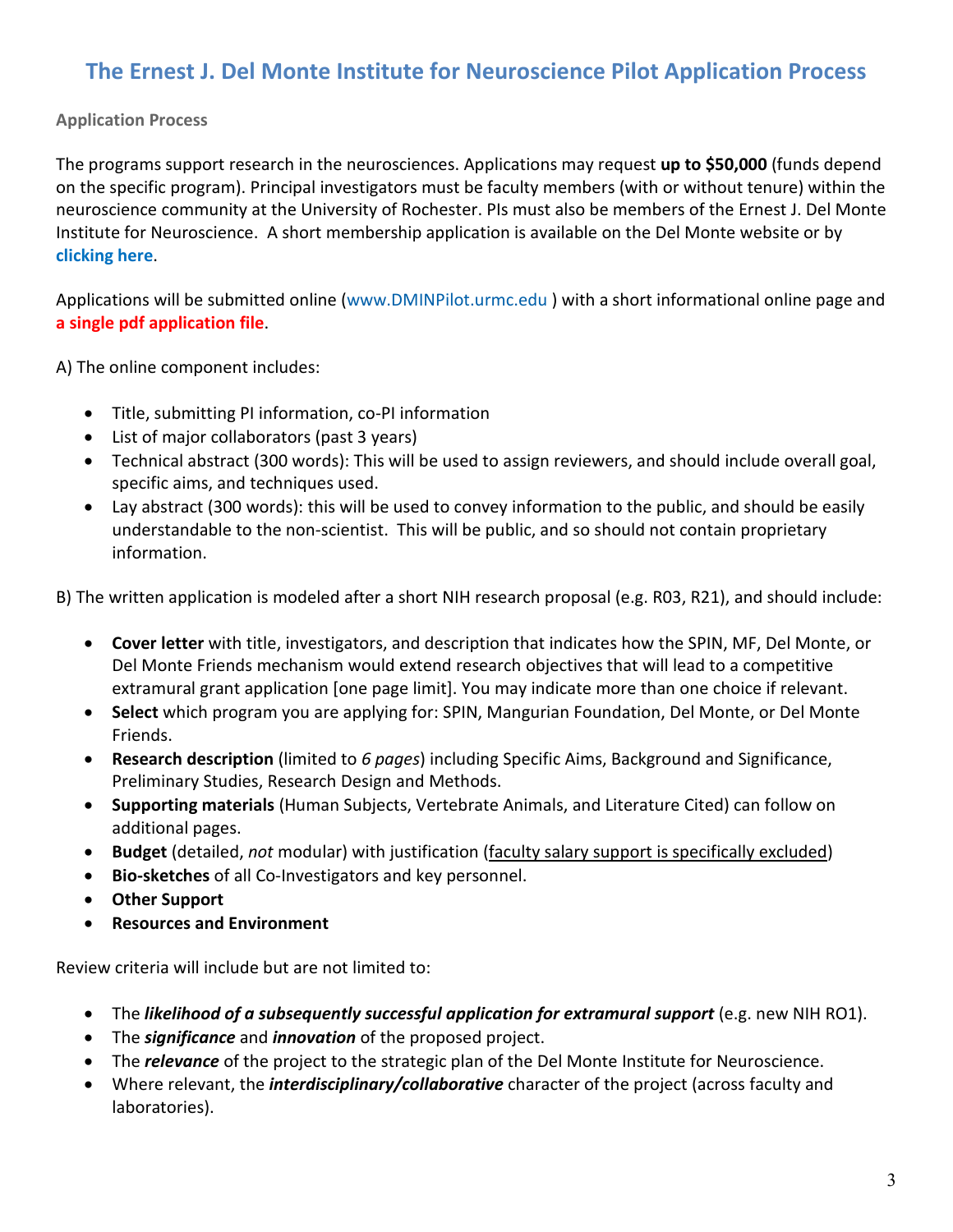Reporting - Following receipt of an award, investigators will be contacted to update their reported data annually for ten years.

**Application Submission Deadlines**

The application deadline is **5:00 pm** on Monday, May 23, 2022. Applications will be submitted online at [www.DMINPilot.urmc.edu.](http://www.dminpilot.urmc.edu/) Open Date (Earliest Submission Date) is April 11, 2022.

Address all questions about applications to: [Ian\\_Dickerson@urmc.rochester.edu](mailto:Ian_Dickerson@urmc.rochester.edu)

An internal review committee will work with a panel of independent external reviewers to determine the most competitive projects for support. The Program is administered through the Del Monte Institute for Neuroscience.

**Funding is scheduled to begin August 1, 2022**. Funds are available for a maximum of a one-year term.